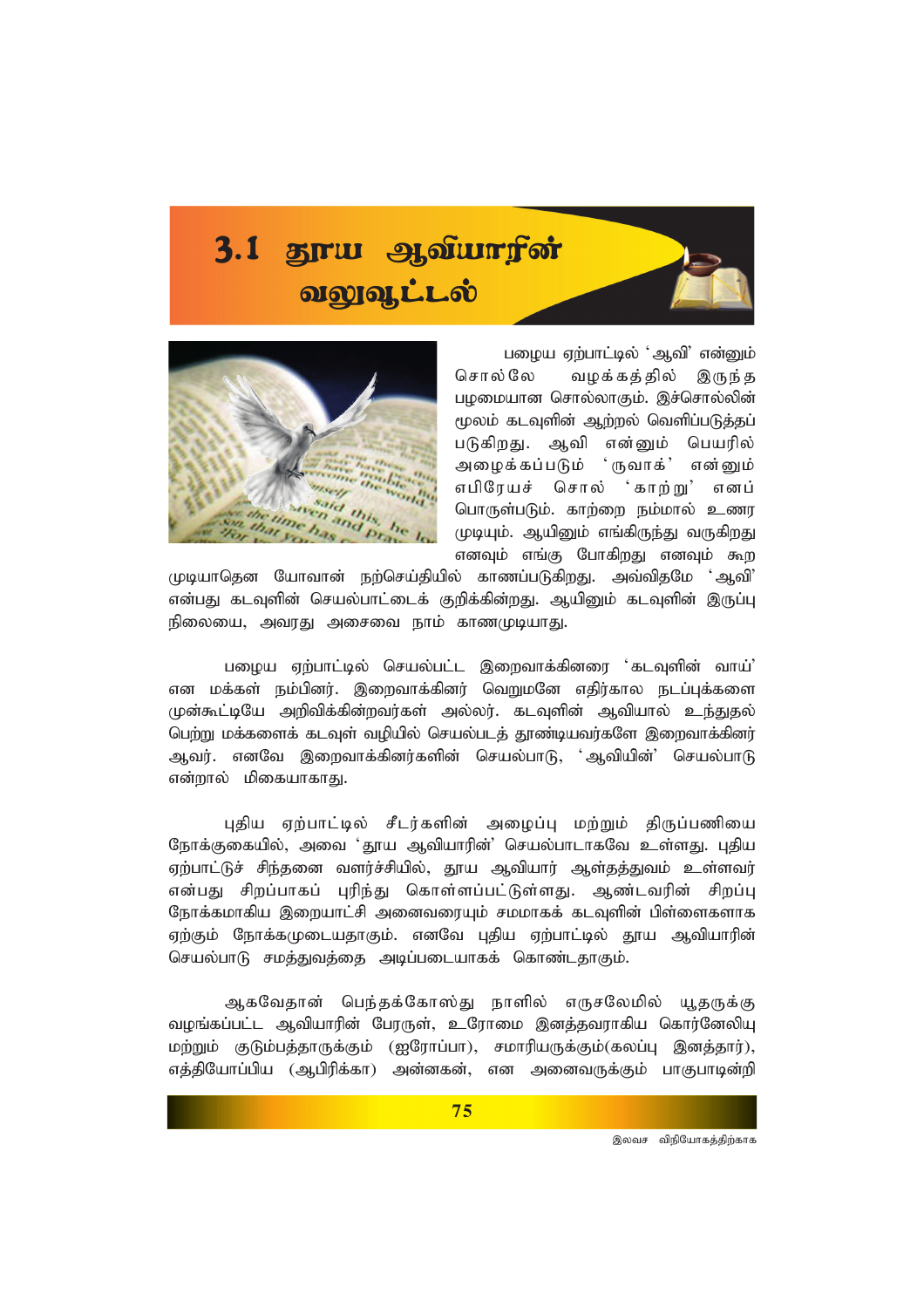வழங்கப்பட்டது. தூய ஆவியாரின் செயல்பாடு நம் நாட்டிற்கும் மிகவும் பொருந்தும் அல்லவா? தூய ஆவியாரின் செயல்பாட்டை இறையாட்சியின் வளர்ச்சியோடு இணைத்து காண்பதற்கு இப்புரிதல் பேருதவியாய் அமையும் அல்லவா?

தூய ஆவியாரின் வருகை

#### கலந்துரையாடல்.

- சாந்தி :- இன்று ஆலய வழிபாட்டில் போதகர் அருளுரையாற்றும் போது ''பெந்தக்கோஸ்து'' என்று கூறினாரே, எனக்கு ஒன்றுமே புரியவில்லையே வசந்தி.
- :- ''பெந்தக்கோஸ்து'' என்றால் ஐம்பது என்று பொருள்படும். யூதர்கள் வசந்தி பாஸ்கா பண்டிகை கொண்டாடிய பின்பு வரும் ஐம்பதாவது நாளே பெந்தக்கோஸ்து எனப்படும். அன்றைய தினம் கோதுமை அறுவடையின் முதற்பலனை கடவுளுக்கு நன்றி செலுத்துவதற்காக எருசலேம் திருக்கோயிலுக்கு கொண்டு செல்வார்கள்.
- சாந்தி :- சரிதான், இப்போது அது நமக்கு ஏன் முக்கியமெனக் கருதப்படுகிறது?
- :- யூதரின் பெந்தக்கோஸ்து நாள் வந்தபோது சீடர்கள் எல்லோரும் வசந்தி ஓரிடத்தில் கூடியிருந்தார்கள். அவ்வேளையில் தூயாவியானவர் வல்லமையாக இறங்கினார். எனவே இந்நிகழ்வு மிகவும் முக்கியமானதாகும்.



ஆவியானவர் மக்கள் மத்தியில் வந்த போது

- வானத்திலிருந்து கொடுங்காற்று வீசுவது  $1 -$ போன்ற இரைச்சல் உண்டாயிற்று.
- $\overline{2}$ நெருப்பு போன்ற பிளவுற்ற நாவுகள் தோன்றின.
- $\overline{3}$ சீடர்கள் பல்வேறு மொழிகளில் பேசினர்.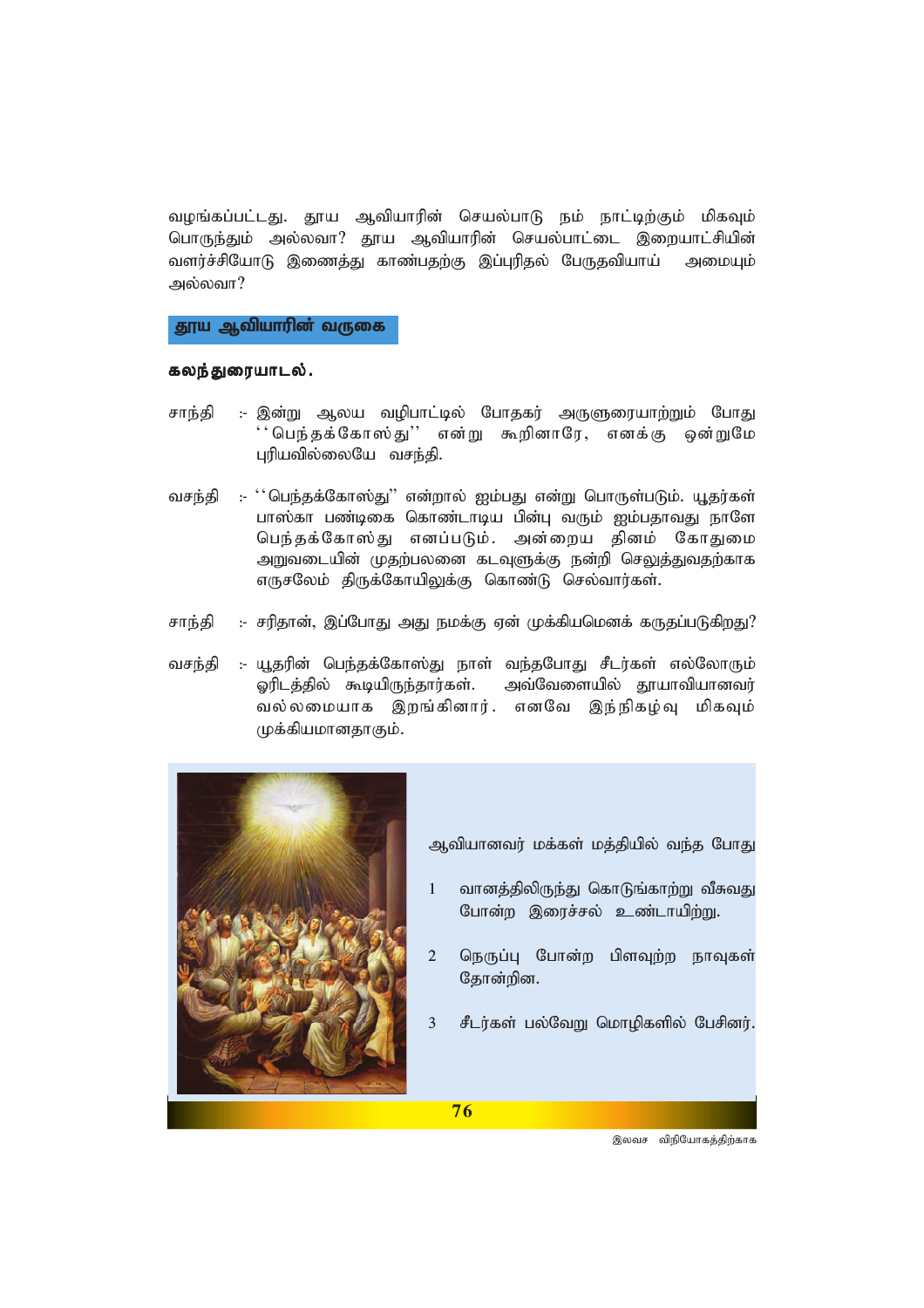|               |          | வாசிக்கவும்<br>திருத்தூதர் பணிகள்<br>அதிகாரம் 2 |  |
|---------------|----------|-------------------------------------------------|--|
| நிறைவு செய்க. |          |                                                 |  |
|               |          |                                                 |  |
|               |          |                                                 |  |
| .<br>எனக்குச் | (5.11.8) |                                                 |  |

### நாம் தூய ஆவியாரை வாழ்வின் வழிகாட்டியாக ஏற்றுக் கொள்ள முன்வருவோம்.

இயேசு கிறிஸ்து கைதாகி இருந்தபோது, வீட்டின் உள்முற்றத்தில் அமர்ந்திருந்த பேதுருவை நோக்கிப் பணிப்பெண் ஒருவர் ''நீயும் இயேசுவோடு இருந்தவன் தானே" என்று கேட்டபோது, அவர் அனைவர் முன்னிலையிலும் '' இம்மனிதனை எனக்குத் தெரியாது '' என்று பயத்தினால் மறுதலித்ததைப் போன்று, நாமும் கிறிஸ்து இயேசுவை மறுதலிக்காமல், அவரை ஏற்றுக்கொள்ள முன்வருதல் வேண்டும். இவ்விதம் வாழ்வதற்குத் தேவையான மனவுறுதியை தூய ஆவியானவர் நமக்கு வழங்குவார்.

#### மனம் திரும்புதலுக்கு தூய ஆவியார் துணை புரிகிறார்.

'' நான் உனகு நம்பிக்கை களாாகிருக்க உனக்காக மன்றாடினேன். நீ மனந் திரும்பிய பின் உன் சகோதரர்களை உறுதிப்படுத்து" என்று இயேசு பேதுருவிடம் கூறினார்.

பேதுரு, இயேசு கிறிஸ்துவை மறுதலித்தார் எனினும் அதற்காக மனம் வருந்தினார் அல்லவா? நாமும் நமது பாவச் செயல்களுக்காக மனம் வருந்தி தூய ஆவியாரின் வழிநடத்துதலைப் பெறுவோம்.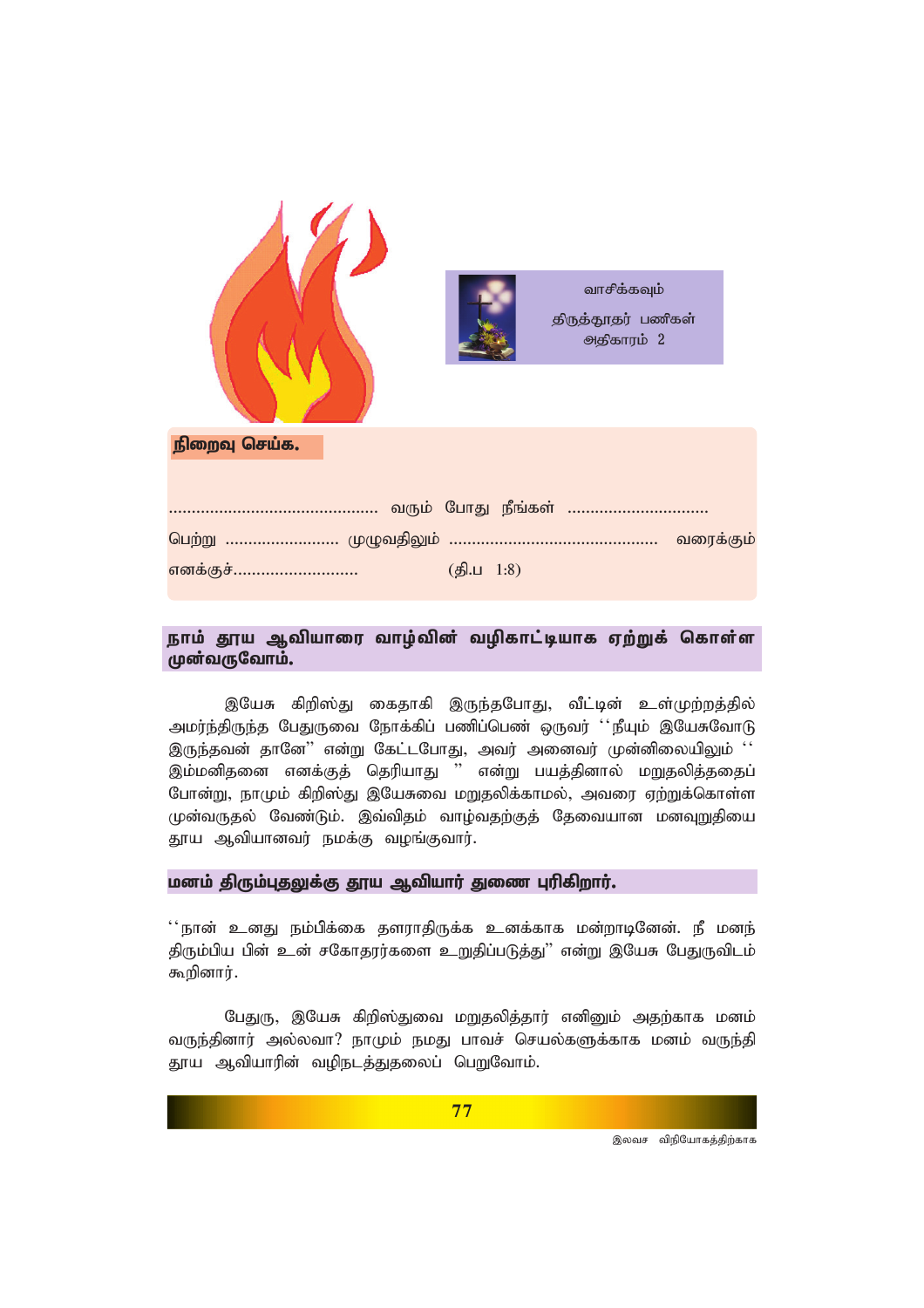தூய ஆவியாரின் வலுவூட்டலைப் பெற்றுக் கொண்ட பின் மக்களிடையே *fhzg;gl;l khw;wq;fs; (jpUj;J}ju; gzpfs; 2:44-47).*



யோவான் அதிகாரம் 20 இல், *உயிர்த்த ஆண்டவர் தமது சீடர்களைச் சந்தித்தார்.* அச்சத்தில் நிறைந்திருந்த சீடர்களை நோக்கி 'உங்களுக்கு அமைதி *உரித்தாகுக*'. என்றார். அதன் பின்பு அவர்கள்மேல் ஊதி, தூய ஆவியைப் பெற்றுக் கொள்ளுங்கள்' என்றார். தூய ஆவியை வழங்கிய பின்பு அவர்களிடம் *kd;dpg;gpd; gzpia xg;gilj;jhu;.*